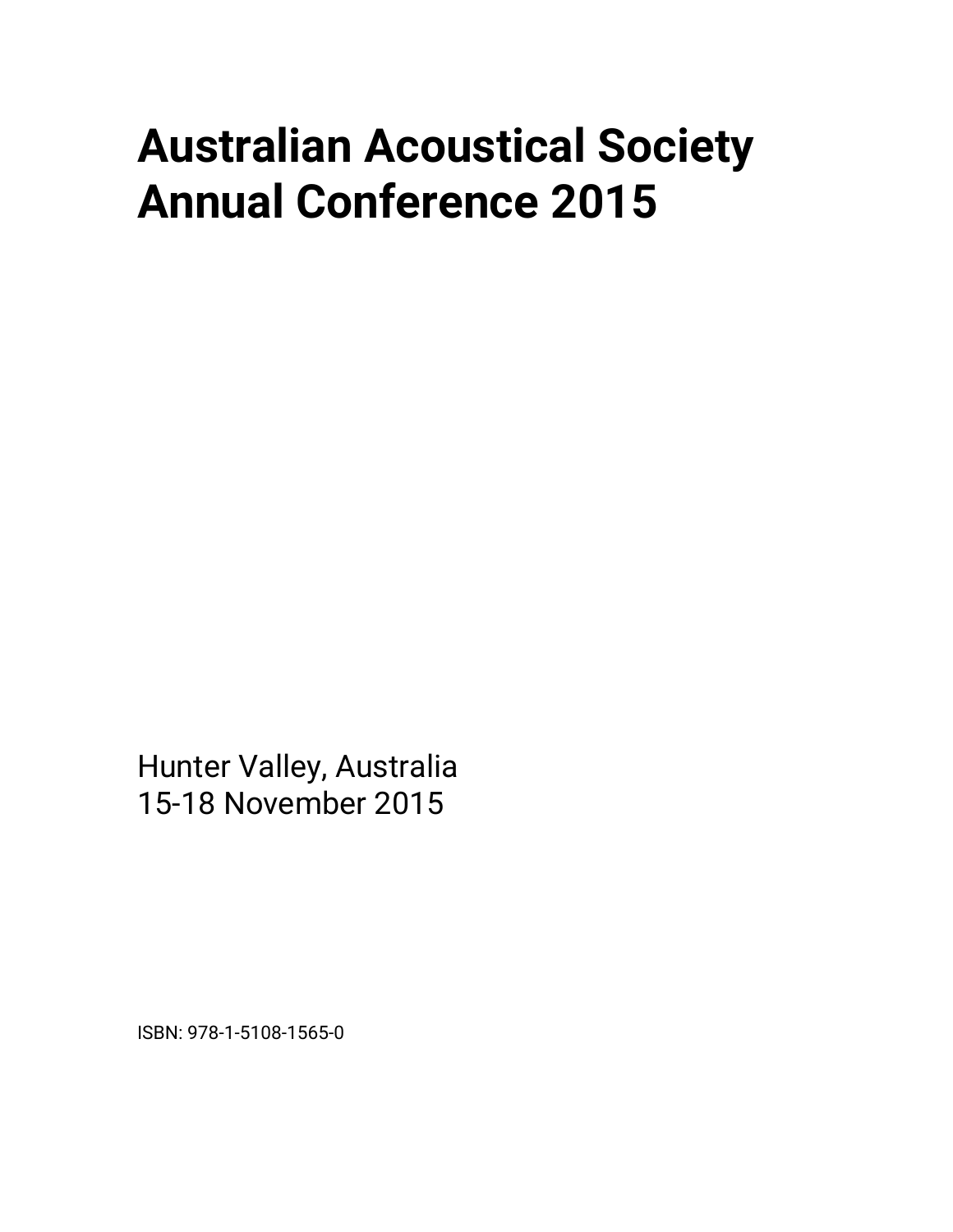**Printed from e-media with permission by:** 

Curran Associates, Inc. 57 Morehouse Lane Red Hook, NY 12571



**Some format issues inherent in the e-media version may also appear in this print version.** 

Copyright© (2015) by the Australian Acoustical Society All rights reserved.

Printed by Curran Associates, Inc. (2016)

For permission requests, please contact the Australian Acoustical Society at the address below.

Australian Acoustical Society P. O. Box 1843 Toowong DC QLD 4066 Australia

Phone: (07) 3122 2605

GeneralSecretary@acoustics.asn.au

## **Additional copies of this publication are available from:**

Curran Associates, Inc. 57 Morehouse Lane Red Hook, NY 12571 USA Phone: 845-758-0400 Fax: 845-758-2634 Email: curran@proceedings.com Web: www.proceedings.com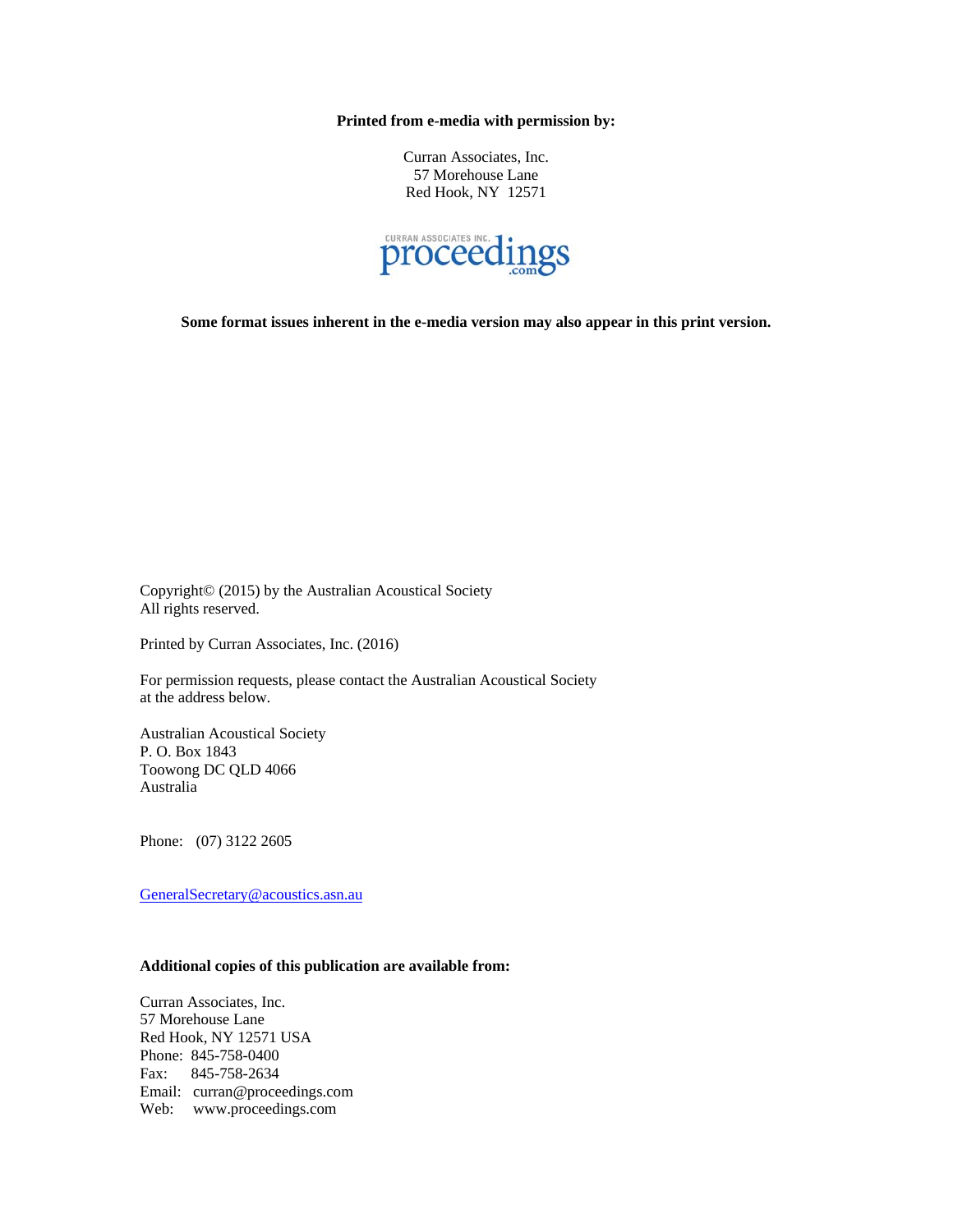## **TABLE OF CONTENTS**

| ASSESSMENT AND PREDICTION OF STRUCTURE-BORNE RAIL NOISE IN DOMESTIC       |  |
|---------------------------------------------------------------------------|--|
|                                                                           |  |
| S. Chadha, S. Kanapathipillai                                             |  |
|                                                                           |  |
| B. Cotton, L. Damin, A. Silvestri, C. Howard                              |  |
|                                                                           |  |
| A. Duncan, R. Kloser, M. Sherlock                                         |  |
|                                                                           |  |
| H. Griseti, J. McPeake, B. Scott, C. Howard                               |  |
| MECHANICAL DESIGN OF FLOW CONTROL OF THE EXHAUST NOISE FROM A V6          |  |
|                                                                           |  |
| M. Hunter, D. Leclercq, C. Howard                                         |  |
| SIMPLIFIED PREDICTION OF SOUND RADIATION DUE TO BENDING MODE RESONANCES   |  |
|                                                                           |  |
| R. Kinns, H. Wu, H. Peters, N. Kessissoglou                               |  |
| DETERMINING THE SPEED OF A VARIABLE SPEED WIND TURBINE FROM THE           |  |
|                                                                           |  |
| R. Randall, M. Coats, W. Smith                                            |  |
| CONTROL OF TRANSFORMER NOISE USING AN INDEPENDENT PLANAR VIRTUAL          |  |
|                                                                           |  |
| J. Tao, X. Qiu, J. Pan                                                    |  |
| EFFECTS OF TURBULENT FLOW CHARACTERISTICS ON WINDINDUCED NOISE            |  |
|                                                                           |  |
| V. Alamshah, A. Zander, V. Lenshine                                       |  |
|                                                                           |  |
| P. Croaker, C. Doolan, N. Kessissoglou                                    |  |
| <b>LOCALISATION OF FLOW-INDUCED NOISE SOURCE GENERATED AT THE AEOLIAN</b> |  |
|                                                                           |  |
| P. Croaker, A. Mimani, C. Doolan, N. Kessissoglou                         |  |
| AN EXPERIMENTAL INVESTIGATION OF FLOW-INDUCED NOISE MECHANISM OF A        |  |
| C. Das, A. Mimani, R. Porteous, C. Doolan                                 |  |
| ANALYTICAL NOISE MODELLING OF A CENTRIFUGAL FAN VALIDATED BY              |  |
|                                                                           |  |
| B. Faverjon, C. Doolan, D. Moreau, P. Croaker, N. Kinkaid                 |  |
| TIME DELAY ESTIMATION OF ACOUSTIC TONES UNDER LOW SNR CONDITIONS  127     |  |
| S. Franklin, J. Meade, A. Finn                                            |  |
| AEROACOUSTIC INVESTIGATION OF THE EFFECT OF A DETACHED FLAT PLATE ON      |  |
|                                                                           |  |
| A. Jagtap, R. Porteous, A. Mimani, C. Doolan                              |  |
| THE EFFECT OF A SERRATED TRAILING EDGE ON SELF-NOISE REDUCTION OF A FLAT  |  |
| <b>PLATE <i>CLATE</i></b>                                                 |  |
| M. Karimi, P. Croaker, C. Doolan, N. Kessissoglou                         |  |
| DIRECTIVITY ANALYSIS OF SOUND IN TURBULENT EXHAUST JETS WITH LAMINAR      |  |
|                                                                           |  |
| O. Leav, B. Cazzolato, C. Howard                                          |  |
| NUMERICAL EXPERIMENTS OF AEROFOIL NOISE: THE ROLE OF DIRECT NUMERICAL     |  |
|                                                                           |  |
| R. Sandberg                                                               |  |
|                                                                           |  |
| S. Schlanderer, R. Sandberg                                               |  |
| AN EXPERIMENTAL INVESTIGATION OF TURBULENT BOUNDARYLAYER INTERACTION      |  |
|                                                                           |  |
| A. Sivakumar, R. Porteous, A. Mimani, C. Doolan                           |  |
| AN EXPERIMENTAL INVESTIGATION OF THE FLOW-INDUCED NOISE GENERATED BY A    |  |
|                                                                           |  |
| R. Sudhakaran, A. Mimani, R. Porteous, C. Doolan                          |  |
|                                                                           |  |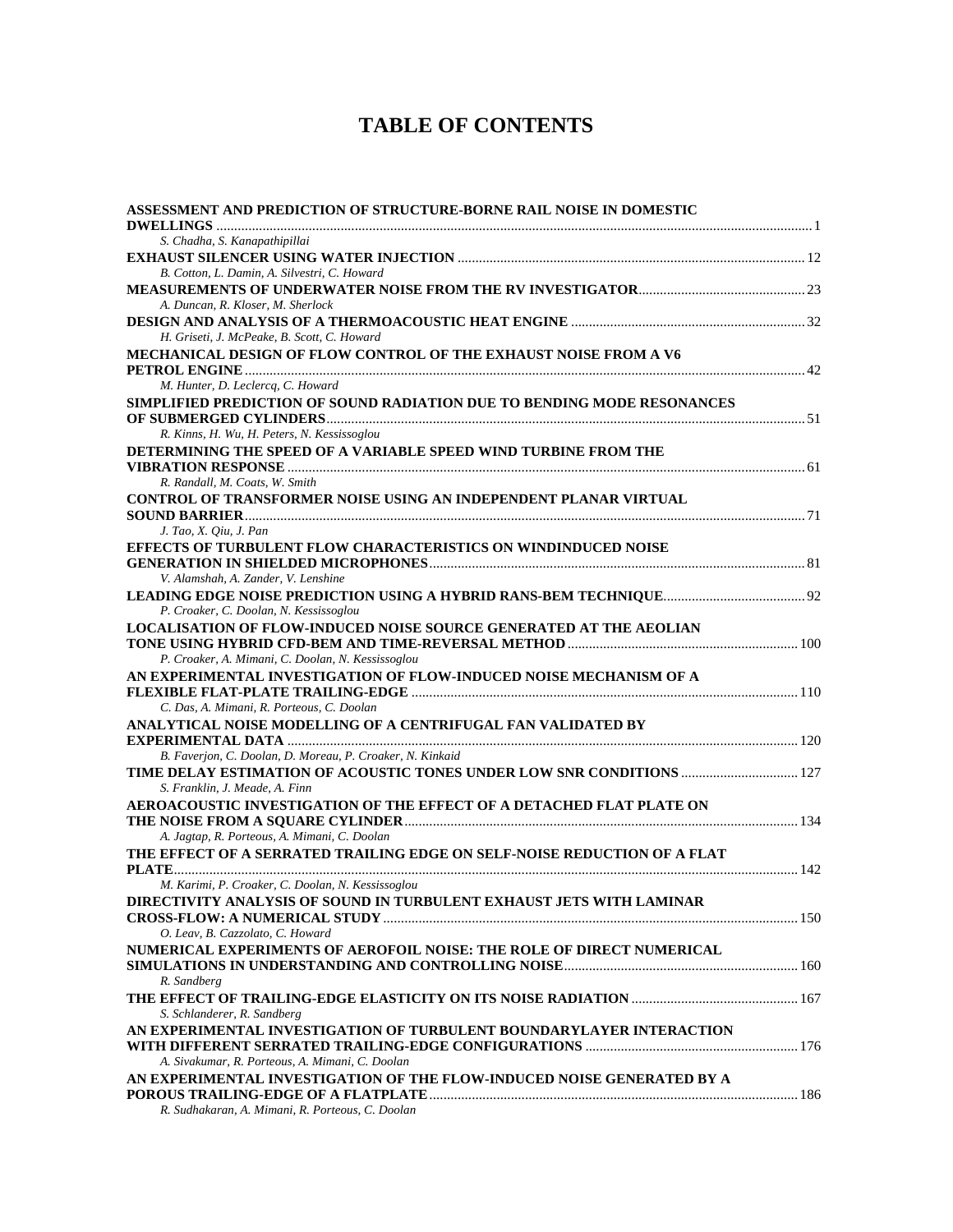| A. Zinoviev<br>N. Ashmore, D. Cabrera, C. Kocer<br>M. Burgess, N. Gabriels<br>M. Hayne<br>C. Hough, K. Burgemeister<br><b>COMPARATIVE ANALYSIS OF ON-SITE STIPA MEASUREMENTS WITH EASE PREDICTED</b><br>A. Lau, D. Rowe<br>AN ENGINE FOR REAL-TIME AUDIOVISUAL RENDERING IN THE BUILDING DESIGN<br>J. Lindebrink, J. Natterlund<br><b>BOUNDARY ELEMENT MODELLING OF FRACTAL AND OTHER ENHANCED BANDWIDTH</b><br>A. Lock, D. Holloway<br>AN ASSESSMENT OF DIFFERENT SIZED OPEN PLAN AND ENCLOSED KINDERGARTEN<br>K. Mealings, K. Demuth, J. Buchholz, H. Dillon<br>INVESTIGATING CONCERT HALL ACOUSTICS FROM MUSICIANS' PERSPECTIVE:<br><b>SUMMARY OF RESULTS FROM A SURVEY OF TWO TOURING CHAMBER ORCHESTRAS 276</b><br>L. Panton, D. Holloway, D. Cabrera<br>A BEM STUDY ON THE EFFECT OF SOURCE-RECEIVER PATH ROUTE AND LENGTH ON<br>ATTENUATION OF DIRECT SOUND AND FLOOR REFLECTION WITHIN A CHAMBER<br>L. Panton, D. Holloway<br><b>PRELIMINARY STUDY ON THE SPEECH PRIVACY PERFORMANCE OF THE FABPOD  296</b><br>X. Qiu, E. Cheng, I. Burnett, N. Williams, J. Burry, M. Burry<br>J. Vallis, M. Hayne, D. Mee, R. Devereux, A. Steel<br>FINITE ELEMENTS IN VOCAL TRACT ACOUSTICS: GENERATION OF VOWELS,<br>O. Gausch, M. Arnela, A. Pont, J. Baiges, R. Codina<br>CASE STUDY OF THE SOUND REDUCTION OF VARIOUS RESIDENTIAL GLAZING<br>G. Barry, D. Jurevicius, M. Stead<br>N. Ishac<br>THE SECOND MINING BOOM: WHAT CAN WE LEARN FROM MINING OF LONG TERM<br>349<br>C. Sparke<br><b>LOCALLY RESONANT SONIC CRYSTAL BARRIER FOR LOW FREQUENCY NOISE</b><br>S. Fard, N. Kessissoglou, H. Peters<br>ON THE COMPLETENESS AND ORTHOGONALITY OF THE ACOUSTIC MODES OF AN<br>J. Leader, J. Pan<br>NEAR-FIELD ACOUSTIC HOLOGRAPHY AND NON-NEGATIVE INTENSITY FOR<br>D. Liu, Z. Havranek, H. Peters, S. Marburg, N. Kessissoglou<br>WAVE PROPAGATION IN INFINITE PERIODIC STRUCTURES TAKING INTO ACCOUNT<br>D. McMahon<br>G. Sharma, D. Eggler, H. Peters, N. Kessissoglou, A. Skvortsov, I. MacGillivray<br>J. Curran, T. Welbourne, J. Welbourne | A REVISION OF A PREVIOUS DISCUSSION ON THE CORRECTNESS OF CURLE'S AND THE |  |
|-------------------------------------------------------------------------------------------------------------------------------------------------------------------------------------------------------------------------------------------------------------------------------------------------------------------------------------------------------------------------------------------------------------------------------------------------------------------------------------------------------------------------------------------------------------------------------------------------------------------------------------------------------------------------------------------------------------------------------------------------------------------------------------------------------------------------------------------------------------------------------------------------------------------------------------------------------------------------------------------------------------------------------------------------------------------------------------------------------------------------------------------------------------------------------------------------------------------------------------------------------------------------------------------------------------------------------------------------------------------------------------------------------------------------------------------------------------------------------------------------------------------------------------------------------------------------------------------------------------------------------------------------------------------------------------------------------------------------------------------------------------------------------------------------------------------------------------------------------------------------------------------------------------------------------------------------------------------------------------------------------------------------------------------------|---------------------------------------------------------------------------|--|
|                                                                                                                                                                                                                                                                                                                                                                                                                                                                                                                                                                                                                                                                                                                                                                                                                                                                                                                                                                                                                                                                                                                                                                                                                                                                                                                                                                                                                                                                                                                                                                                                                                                                                                                                                                                                                                                                                                                                                                                                                                                 |                                                                           |  |
|                                                                                                                                                                                                                                                                                                                                                                                                                                                                                                                                                                                                                                                                                                                                                                                                                                                                                                                                                                                                                                                                                                                                                                                                                                                                                                                                                                                                                                                                                                                                                                                                                                                                                                                                                                                                                                                                                                                                                                                                                                                 |                                                                           |  |
|                                                                                                                                                                                                                                                                                                                                                                                                                                                                                                                                                                                                                                                                                                                                                                                                                                                                                                                                                                                                                                                                                                                                                                                                                                                                                                                                                                                                                                                                                                                                                                                                                                                                                                                                                                                                                                                                                                                                                                                                                                                 |                                                                           |  |
|                                                                                                                                                                                                                                                                                                                                                                                                                                                                                                                                                                                                                                                                                                                                                                                                                                                                                                                                                                                                                                                                                                                                                                                                                                                                                                                                                                                                                                                                                                                                                                                                                                                                                                                                                                                                                                                                                                                                                                                                                                                 |                                                                           |  |
|                                                                                                                                                                                                                                                                                                                                                                                                                                                                                                                                                                                                                                                                                                                                                                                                                                                                                                                                                                                                                                                                                                                                                                                                                                                                                                                                                                                                                                                                                                                                                                                                                                                                                                                                                                                                                                                                                                                                                                                                                                                 |                                                                           |  |
|                                                                                                                                                                                                                                                                                                                                                                                                                                                                                                                                                                                                                                                                                                                                                                                                                                                                                                                                                                                                                                                                                                                                                                                                                                                                                                                                                                                                                                                                                                                                                                                                                                                                                                                                                                                                                                                                                                                                                                                                                                                 |                                                                           |  |
|                                                                                                                                                                                                                                                                                                                                                                                                                                                                                                                                                                                                                                                                                                                                                                                                                                                                                                                                                                                                                                                                                                                                                                                                                                                                                                                                                                                                                                                                                                                                                                                                                                                                                                                                                                                                                                                                                                                                                                                                                                                 |                                                                           |  |
|                                                                                                                                                                                                                                                                                                                                                                                                                                                                                                                                                                                                                                                                                                                                                                                                                                                                                                                                                                                                                                                                                                                                                                                                                                                                                                                                                                                                                                                                                                                                                                                                                                                                                                                                                                                                                                                                                                                                                                                                                                                 |                                                                           |  |
|                                                                                                                                                                                                                                                                                                                                                                                                                                                                                                                                                                                                                                                                                                                                                                                                                                                                                                                                                                                                                                                                                                                                                                                                                                                                                                                                                                                                                                                                                                                                                                                                                                                                                                                                                                                                                                                                                                                                                                                                                                                 |                                                                           |  |
|                                                                                                                                                                                                                                                                                                                                                                                                                                                                                                                                                                                                                                                                                                                                                                                                                                                                                                                                                                                                                                                                                                                                                                                                                                                                                                                                                                                                                                                                                                                                                                                                                                                                                                                                                                                                                                                                                                                                                                                                                                                 |                                                                           |  |
|                                                                                                                                                                                                                                                                                                                                                                                                                                                                                                                                                                                                                                                                                                                                                                                                                                                                                                                                                                                                                                                                                                                                                                                                                                                                                                                                                                                                                                                                                                                                                                                                                                                                                                                                                                                                                                                                                                                                                                                                                                                 |                                                                           |  |
|                                                                                                                                                                                                                                                                                                                                                                                                                                                                                                                                                                                                                                                                                                                                                                                                                                                                                                                                                                                                                                                                                                                                                                                                                                                                                                                                                                                                                                                                                                                                                                                                                                                                                                                                                                                                                                                                                                                                                                                                                                                 |                                                                           |  |
|                                                                                                                                                                                                                                                                                                                                                                                                                                                                                                                                                                                                                                                                                                                                                                                                                                                                                                                                                                                                                                                                                                                                                                                                                                                                                                                                                                                                                                                                                                                                                                                                                                                                                                                                                                                                                                                                                                                                                                                                                                                 |                                                                           |  |
|                                                                                                                                                                                                                                                                                                                                                                                                                                                                                                                                                                                                                                                                                                                                                                                                                                                                                                                                                                                                                                                                                                                                                                                                                                                                                                                                                                                                                                                                                                                                                                                                                                                                                                                                                                                                                                                                                                                                                                                                                                                 |                                                                           |  |
|                                                                                                                                                                                                                                                                                                                                                                                                                                                                                                                                                                                                                                                                                                                                                                                                                                                                                                                                                                                                                                                                                                                                                                                                                                                                                                                                                                                                                                                                                                                                                                                                                                                                                                                                                                                                                                                                                                                                                                                                                                                 |                                                                           |  |
|                                                                                                                                                                                                                                                                                                                                                                                                                                                                                                                                                                                                                                                                                                                                                                                                                                                                                                                                                                                                                                                                                                                                                                                                                                                                                                                                                                                                                                                                                                                                                                                                                                                                                                                                                                                                                                                                                                                                                                                                                                                 |                                                                           |  |
|                                                                                                                                                                                                                                                                                                                                                                                                                                                                                                                                                                                                                                                                                                                                                                                                                                                                                                                                                                                                                                                                                                                                                                                                                                                                                                                                                                                                                                                                                                                                                                                                                                                                                                                                                                                                                                                                                                                                                                                                                                                 |                                                                           |  |
|                                                                                                                                                                                                                                                                                                                                                                                                                                                                                                                                                                                                                                                                                                                                                                                                                                                                                                                                                                                                                                                                                                                                                                                                                                                                                                                                                                                                                                                                                                                                                                                                                                                                                                                                                                                                                                                                                                                                                                                                                                                 |                                                                           |  |
|                                                                                                                                                                                                                                                                                                                                                                                                                                                                                                                                                                                                                                                                                                                                                                                                                                                                                                                                                                                                                                                                                                                                                                                                                                                                                                                                                                                                                                                                                                                                                                                                                                                                                                                                                                                                                                                                                                                                                                                                                                                 |                                                                           |  |
|                                                                                                                                                                                                                                                                                                                                                                                                                                                                                                                                                                                                                                                                                                                                                                                                                                                                                                                                                                                                                                                                                                                                                                                                                                                                                                                                                                                                                                                                                                                                                                                                                                                                                                                                                                                                                                                                                                                                                                                                                                                 |                                                                           |  |
|                                                                                                                                                                                                                                                                                                                                                                                                                                                                                                                                                                                                                                                                                                                                                                                                                                                                                                                                                                                                                                                                                                                                                                                                                                                                                                                                                                                                                                                                                                                                                                                                                                                                                                                                                                                                                                                                                                                                                                                                                                                 |                                                                           |  |
|                                                                                                                                                                                                                                                                                                                                                                                                                                                                                                                                                                                                                                                                                                                                                                                                                                                                                                                                                                                                                                                                                                                                                                                                                                                                                                                                                                                                                                                                                                                                                                                                                                                                                                                                                                                                                                                                                                                                                                                                                                                 |                                                                           |  |
|                                                                                                                                                                                                                                                                                                                                                                                                                                                                                                                                                                                                                                                                                                                                                                                                                                                                                                                                                                                                                                                                                                                                                                                                                                                                                                                                                                                                                                                                                                                                                                                                                                                                                                                                                                                                                                                                                                                                                                                                                                                 |                                                                           |  |
|                                                                                                                                                                                                                                                                                                                                                                                                                                                                                                                                                                                                                                                                                                                                                                                                                                                                                                                                                                                                                                                                                                                                                                                                                                                                                                                                                                                                                                                                                                                                                                                                                                                                                                                                                                                                                                                                                                                                                                                                                                                 |                                                                           |  |
|                                                                                                                                                                                                                                                                                                                                                                                                                                                                                                                                                                                                                                                                                                                                                                                                                                                                                                                                                                                                                                                                                                                                                                                                                                                                                                                                                                                                                                                                                                                                                                                                                                                                                                                                                                                                                                                                                                                                                                                                                                                 |                                                                           |  |
|                                                                                                                                                                                                                                                                                                                                                                                                                                                                                                                                                                                                                                                                                                                                                                                                                                                                                                                                                                                                                                                                                                                                                                                                                                                                                                                                                                                                                                                                                                                                                                                                                                                                                                                                                                                                                                                                                                                                                                                                                                                 |                                                                           |  |
|                                                                                                                                                                                                                                                                                                                                                                                                                                                                                                                                                                                                                                                                                                                                                                                                                                                                                                                                                                                                                                                                                                                                                                                                                                                                                                                                                                                                                                                                                                                                                                                                                                                                                                                                                                                                                                                                                                                                                                                                                                                 |                                                                           |  |
|                                                                                                                                                                                                                                                                                                                                                                                                                                                                                                                                                                                                                                                                                                                                                                                                                                                                                                                                                                                                                                                                                                                                                                                                                                                                                                                                                                                                                                                                                                                                                                                                                                                                                                                                                                                                                                                                                                                                                                                                                                                 |                                                                           |  |
|                                                                                                                                                                                                                                                                                                                                                                                                                                                                                                                                                                                                                                                                                                                                                                                                                                                                                                                                                                                                                                                                                                                                                                                                                                                                                                                                                                                                                                                                                                                                                                                                                                                                                                                                                                                                                                                                                                                                                                                                                                                 |                                                                           |  |
|                                                                                                                                                                                                                                                                                                                                                                                                                                                                                                                                                                                                                                                                                                                                                                                                                                                                                                                                                                                                                                                                                                                                                                                                                                                                                                                                                                                                                                                                                                                                                                                                                                                                                                                                                                                                                                                                                                                                                                                                                                                 |                                                                           |  |
|                                                                                                                                                                                                                                                                                                                                                                                                                                                                                                                                                                                                                                                                                                                                                                                                                                                                                                                                                                                                                                                                                                                                                                                                                                                                                                                                                                                                                                                                                                                                                                                                                                                                                                                                                                                                                                                                                                                                                                                                                                                 |                                                                           |  |
|                                                                                                                                                                                                                                                                                                                                                                                                                                                                                                                                                                                                                                                                                                                                                                                                                                                                                                                                                                                                                                                                                                                                                                                                                                                                                                                                                                                                                                                                                                                                                                                                                                                                                                                                                                                                                                                                                                                                                                                                                                                 |                                                                           |  |
|                                                                                                                                                                                                                                                                                                                                                                                                                                                                                                                                                                                                                                                                                                                                                                                                                                                                                                                                                                                                                                                                                                                                                                                                                                                                                                                                                                                                                                                                                                                                                                                                                                                                                                                                                                                                                                                                                                                                                                                                                                                 |                                                                           |  |
|                                                                                                                                                                                                                                                                                                                                                                                                                                                                                                                                                                                                                                                                                                                                                                                                                                                                                                                                                                                                                                                                                                                                                                                                                                                                                                                                                                                                                                                                                                                                                                                                                                                                                                                                                                                                                                                                                                                                                                                                                                                 |                                                                           |  |
|                                                                                                                                                                                                                                                                                                                                                                                                                                                                                                                                                                                                                                                                                                                                                                                                                                                                                                                                                                                                                                                                                                                                                                                                                                                                                                                                                                                                                                                                                                                                                                                                                                                                                                                                                                                                                                                                                                                                                                                                                                                 |                                                                           |  |
|                                                                                                                                                                                                                                                                                                                                                                                                                                                                                                                                                                                                                                                                                                                                                                                                                                                                                                                                                                                                                                                                                                                                                                                                                                                                                                                                                                                                                                                                                                                                                                                                                                                                                                                                                                                                                                                                                                                                                                                                                                                 |                                                                           |  |
|                                                                                                                                                                                                                                                                                                                                                                                                                                                                                                                                                                                                                                                                                                                                                                                                                                                                                                                                                                                                                                                                                                                                                                                                                                                                                                                                                                                                                                                                                                                                                                                                                                                                                                                                                                                                                                                                                                                                                                                                                                                 |                                                                           |  |
|                                                                                                                                                                                                                                                                                                                                                                                                                                                                                                                                                                                                                                                                                                                                                                                                                                                                                                                                                                                                                                                                                                                                                                                                                                                                                                                                                                                                                                                                                                                                                                                                                                                                                                                                                                                                                                                                                                                                                                                                                                                 |                                                                           |  |
|                                                                                                                                                                                                                                                                                                                                                                                                                                                                                                                                                                                                                                                                                                                                                                                                                                                                                                                                                                                                                                                                                                                                                                                                                                                                                                                                                                                                                                                                                                                                                                                                                                                                                                                                                                                                                                                                                                                                                                                                                                                 |                                                                           |  |
|                                                                                                                                                                                                                                                                                                                                                                                                                                                                                                                                                                                                                                                                                                                                                                                                                                                                                                                                                                                                                                                                                                                                                                                                                                                                                                                                                                                                                                                                                                                                                                                                                                                                                                                                                                                                                                                                                                                                                                                                                                                 |                                                                           |  |
|                                                                                                                                                                                                                                                                                                                                                                                                                                                                                                                                                                                                                                                                                                                                                                                                                                                                                                                                                                                                                                                                                                                                                                                                                                                                                                                                                                                                                                                                                                                                                                                                                                                                                                                                                                                                                                                                                                                                                                                                                                                 |                                                                           |  |
|                                                                                                                                                                                                                                                                                                                                                                                                                                                                                                                                                                                                                                                                                                                                                                                                                                                                                                                                                                                                                                                                                                                                                                                                                                                                                                                                                                                                                                                                                                                                                                                                                                                                                                                                                                                                                                                                                                                                                                                                                                                 |                                                                           |  |
|                                                                                                                                                                                                                                                                                                                                                                                                                                                                                                                                                                                                                                                                                                                                                                                                                                                                                                                                                                                                                                                                                                                                                                                                                                                                                                                                                                                                                                                                                                                                                                                                                                                                                                                                                                                                                                                                                                                                                                                                                                                 |                                                                           |  |
|                                                                                                                                                                                                                                                                                                                                                                                                                                                                                                                                                                                                                                                                                                                                                                                                                                                                                                                                                                                                                                                                                                                                                                                                                                                                                                                                                                                                                                                                                                                                                                                                                                                                                                                                                                                                                                                                                                                                                                                                                                                 |                                                                           |  |
|                                                                                                                                                                                                                                                                                                                                                                                                                                                                                                                                                                                                                                                                                                                                                                                                                                                                                                                                                                                                                                                                                                                                                                                                                                                                                                                                                                                                                                                                                                                                                                                                                                                                                                                                                                                                                                                                                                                                                                                                                                                 |                                                                           |  |
|                                                                                                                                                                                                                                                                                                                                                                                                                                                                                                                                                                                                                                                                                                                                                                                                                                                                                                                                                                                                                                                                                                                                                                                                                                                                                                                                                                                                                                                                                                                                                                                                                                                                                                                                                                                                                                                                                                                                                                                                                                                 |                                                                           |  |
|                                                                                                                                                                                                                                                                                                                                                                                                                                                                                                                                                                                                                                                                                                                                                                                                                                                                                                                                                                                                                                                                                                                                                                                                                                                                                                                                                                                                                                                                                                                                                                                                                                                                                                                                                                                                                                                                                                                                                                                                                                                 |                                                                           |  |
|                                                                                                                                                                                                                                                                                                                                                                                                                                                                                                                                                                                                                                                                                                                                                                                                                                                                                                                                                                                                                                                                                                                                                                                                                                                                                                                                                                                                                                                                                                                                                                                                                                                                                                                                                                                                                                                                                                                                                                                                                                                 |                                                                           |  |
|                                                                                                                                                                                                                                                                                                                                                                                                                                                                                                                                                                                                                                                                                                                                                                                                                                                                                                                                                                                                                                                                                                                                                                                                                                                                                                                                                                                                                                                                                                                                                                                                                                                                                                                                                                                                                                                                                                                                                                                                                                                 |                                                                           |  |
|                                                                                                                                                                                                                                                                                                                                                                                                                                                                                                                                                                                                                                                                                                                                                                                                                                                                                                                                                                                                                                                                                                                                                                                                                                                                                                                                                                                                                                                                                                                                                                                                                                                                                                                                                                                                                                                                                                                                                                                                                                                 |                                                                           |  |
|                                                                                                                                                                                                                                                                                                                                                                                                                                                                                                                                                                                                                                                                                                                                                                                                                                                                                                                                                                                                                                                                                                                                                                                                                                                                                                                                                                                                                                                                                                                                                                                                                                                                                                                                                                                                                                                                                                                                                                                                                                                 |                                                                           |  |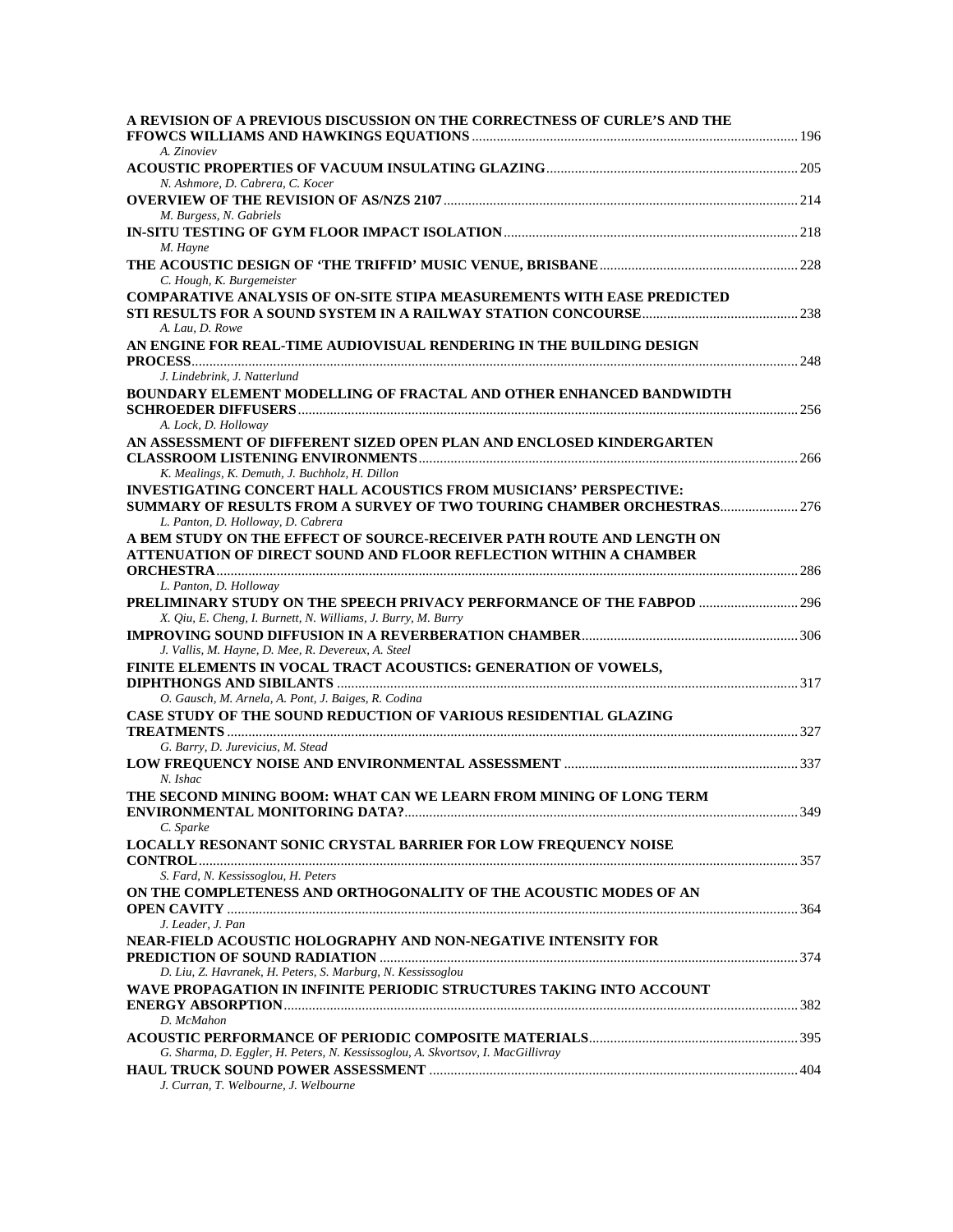| J. Parnell                                                             |  |
|------------------------------------------------------------------------|--|
| THE GENERATION AND PROPAGATION OF NOISE FROM LARGE COAL MINES, AND     |  |
|                                                                        |  |
| J. Parnell                                                             |  |
| EXPLORING UNCERTAINTY IN LOW FREQUENCY NOISE (LFN) MEASUREMENT AND     |  |
|                                                                        |  |
| C. Sparke                                                              |  |
| INNOVATING NOISE MANAGEMENT: HOW CAN LOW-TECH THINKING IMPROVE THE     |  |
|                                                                        |  |
| C. Sparke                                                              |  |
| METEOROLOGICAL FACTORS AFFECTING ENVIRONMENTAL NOISE PROPAGATION       |  |
|                                                                        |  |
| A. Todoroski                                                           |  |
|                                                                        |  |
| T. Welbourne, J. Welbourne                                             |  |
| WORKING WITH THE COMMUNITY TO MINIMISE MINE NOISE IMPACTS AT BULGA     |  |
|                                                                        |  |
| S. Wolfenden                                                           |  |
| ACOUSTICAL BEHAVIOUR OF CONICAL MUFFLER WITH SINGLEINLET AND SINGLE-   |  |
|                                                                        |  |
| A. Mimani                                                              |  |
|                                                                        |  |
| R. Hawkins                                                             |  |
|                                                                        |  |
| YOU CAN'T MEASURE IT BUT YOU CAN KNOW IT: PRECISELY SYNTHESISING       |  |
|                                                                        |  |
| J. Smith, D. Chu, J. Wolfe                                             |  |
|                                                                        |  |
| T. Evans, J. Cooper                                                    |  |
| AUTONOMOUS PROCESSING OF SIDESCAN SONAR IMAGERY FOR UNMANNED           |  |
|                                                                        |  |
| L. Hamilton, J. Cleary                                                 |  |
| DETERMINING THE EVEN HARMONIC ATTENUATION AT WHICH THE 'CLARINET-LIKE' |  |
|                                                                        |  |
| E. Manor, W. Martens, M. Bassett                                       |  |
| ANALYSIS AND EVALUATION OF IRREGULARITY IN PITCH VIBRATO FOR STRING-   |  |
|                                                                        |  |
| W. Martens                                                             |  |
| DERIVING A TIMBRE SPACE FOR THREE TYPES OF COMPLEX TONES VARYING IN    |  |
|                                                                        |  |
| W. Martens, M. Bassett, E. Manor                                       |  |
| A SOUNDSCAPE APPROACH FOR ASSESSING INDOOR AURAL COMFORT SUBJECTED TO  |  |
|                                                                        |  |
| M. Sheikh, S. Lee                                                      |  |
| THE INFLUENCE OF ROOM REFLECTIONS ON SUBWOOFER REPRODUCTION IN A       |  |
| SMALL ROOM: BINAURAL INTERACTIONS PREDICT PERCEIVED LATERAL ANGLE OF   |  |
|                                                                        |  |
| D. Spargo, W. Martens, D. Cabrera                                      |  |
| PERFORMANCE OF ADAPTIVE BEAMFORMERS FOR EXTRACTING AUDIO SIGNALS 567   |  |
| C. Bao                                                                 |  |
|                                                                        |  |
| NOISE MONITORING AND EXTRACTION OF NEW INFORMATION FROM OLDER          |  |
|                                                                        |  |
| K. Adams                                                               |  |
| REFINEMENT OF EXHAUST SYSTEM NOISE FROM LARGE DIESEL ENGINES USING ONE |  |
|                                                                        |  |
| D. Bowden, J. Forrest                                                  |  |
|                                                                        |  |
| S. Chiles                                                              |  |
| <b>OBSI MEASUREMENTS FOR THE PURPOSE OF CALIBRATING ROAD SURFACE</b>   |  |
|                                                                        |  |
| T. Cockings, D. Sburlati, M. Harrison                                  |  |
|                                                                        |  |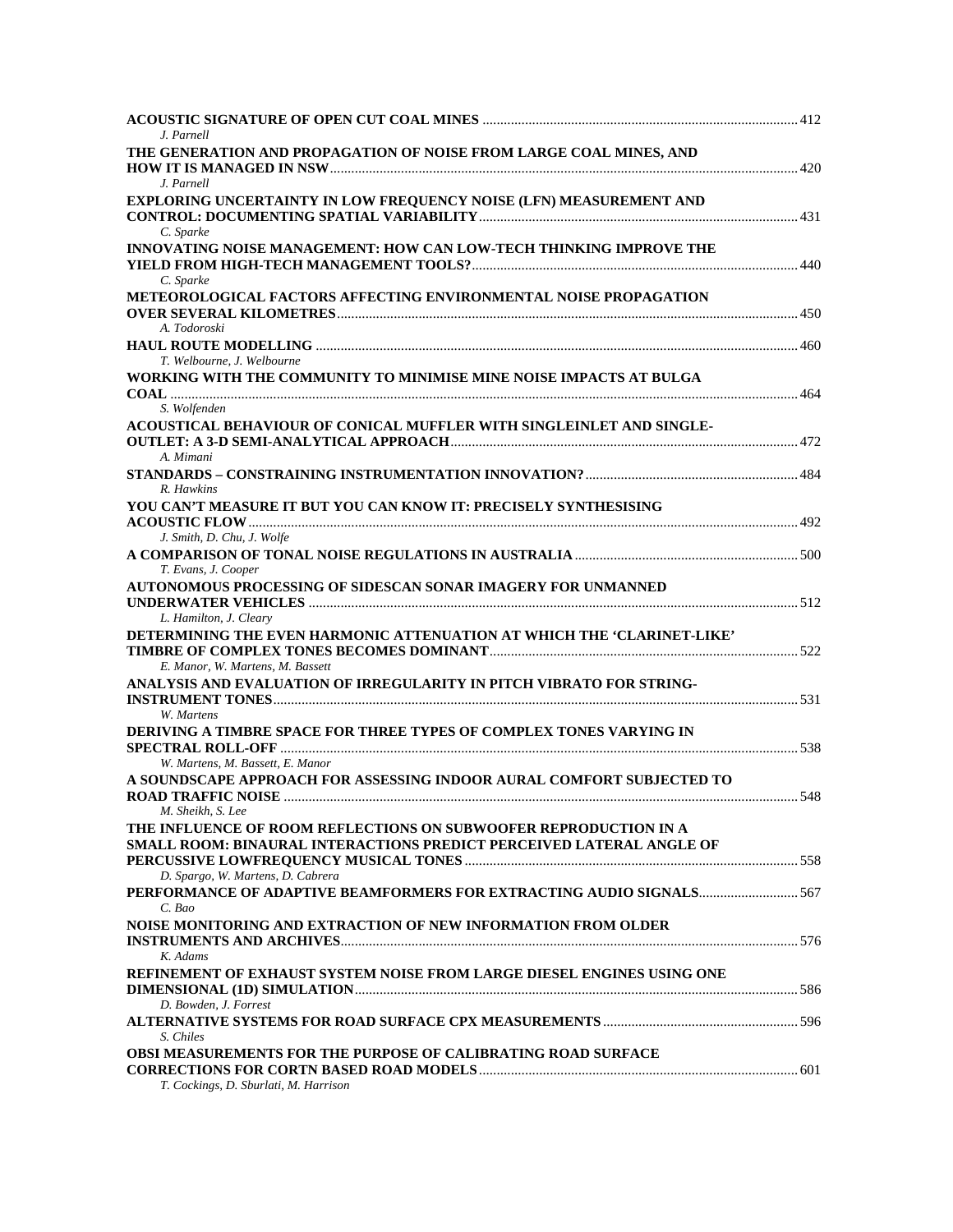| QUASI-PERIODIC NOISE BARRIER WITH HELMHOLTZ RESONATORS FOR TAILORED                 |  |
|-------------------------------------------------------------------------------------|--|
|                                                                                     |  |
| S. Fard, H. Peters, N. Kessissoglou, S. Marburg                                     |  |
|                                                                                     |  |
| M. Gange, R. Brown, D. Tardio, K. Hang                                              |  |
| PROPOSED METHODOLOGY FOR THE ASSESSMENT OF NOISE IN A ROUTE SELECTION               |  |
|                                                                                     |  |
| M. Harrison, S. Kean, B. Hinze                                                      |  |
| INVESTIGATION OF ADDITIONAL INSERTION LOSS FROM T-PROFILE AND ABSORPTIVE            |  |
| D. Jurevicius, T. Evans                                                             |  |
| <b>BROADBAND TRANSMISSION LOSS PERFORMANCE OF A HEMISPHERICAL END-</b>              |  |
|                                                                                     |  |
| A. Mimani                                                                           |  |
| DEVELOPMENT OF NEW EXTERNAL NOISE LIMITS FOR ELECTRIC ROLLING STOCK ON              |  |
|                                                                                     |  |
| S. Vegh                                                                             |  |
| <b>IMPROVING BRAKE SQUEAL PROPENSITIY PREDICTION BY MODEL UPDATING  663</b>         |  |
| Z. Zhang, S. Oberst, J. Williams, J. Lai                                            |  |
| A HIGH-RESOLUTION UNDERWATER ACOUSTIC COMMUNICATION PROPAGATION                     |  |
|                                                                                     |  |
| M. Caley, A. Duncan                                                                 |  |
|                                                                                     |  |
| L. Chen, V. Trinh, W. Yang, K. Mohanangam                                           |  |
| AN ANALYTICAL MODEL FOR NOISE RADIATED FROM AXIAL VIBRATION OF A                    |  |
|                                                                                     |  |
| M. Hall                                                                             |  |
| <b>COHERENT LEAKAGE OF SOUND FROM A MIXED LAYER SURFACE DUCT - REVISITED  701</b>   |  |
| A. Jones, A. Duncan, Z. Zhang                                                       |  |
| <b>CHALLENGES IN THE PREDICTION OF UNDERWATER NOISE DUE TO PROPELLERS</b> 711       |  |
| R. Kinns, N. Peake, N. Kessissoglou                                                 |  |
| ACOUSTIC PROPAGATION OVER THE CONTINENTAL SLOPE AND DEEP BASIN OFF                  |  |
|                                                                                     |  |
| R. Robertson, P. Hartlipp                                                           |  |
| HIGH RESOLUTION UNDERSEA ACOUSTIC DATA ACQUISITION USING SINGLE-BOARD               |  |
|                                                                                     |  |
| B. Travaglione, A. Munyard, D. Matthews                                             |  |
| MODELLING SHALLOW WATER SOUND TRANSMISSION BY USING A SIMPLE                        |  |
| Z. Zhang                                                                            |  |
|                                                                                     |  |
| B. Bao, D. Matthews, A. Munyard, H. Sun, J. Pan                                     |  |
| A CASE STUDY OF DAMAGE EFFECTS TO RESIDENTIAL BUILDINGS CAUSED BY                   |  |
|                                                                                     |  |
| D. Jurevicius, M. Stead, G. Barry                                                   |  |
| <b>ESTIMATION OF BEARING FORCES IN ROTATING MACHINERY: A PROBLEM REVISITED  774</b> |  |
| R. Kinns, J. McColl                                                                 |  |
| DETERMINING THE STATIC STIFFNESS OF STRUCTURES: A COMPARISON OF METHODS             |  |
| <b>INVOLVING MEASUREMENT OF DISPLACEMENT AND MEASUREMENT OF</b>                     |  |
|                                                                                     |  |
| A. Miller, D. Duschlbauer                                                           |  |
| DEVELOPMENT AND TESTING OF A TUNEABLE DAMPED SPRING SYSTEM FOR                      |  |
|                                                                                     |  |
| A. Mitchell, L. Cosstick, T. Murray                                                 |  |
| ANALYSIS OF THIN CURVED FLEXIBLE STRUCTURES FOR SPACE APPLICATIONS  799             |  |
| S. Oberst, D. Griffith, S. Tuttle, A. Lambert, R. Boyce                             |  |
|                                                                                     |  |
| W. Siew, W. Smith, Z. Peng, R. Randall                                              |  |
| <b>DETECTING CHANGES IN GEAR SURFACE ROUGHNESS USING VIBRATION SIGNALS 820</b>      |  |
| Y. Yang, W. Smith, P. Borghesani, Z. Peng, R. Randall                               |  |
|                                                                                     |  |
| A. Youssef, A. Guzzomi, J. Pan, P. Dylejko                                          |  |